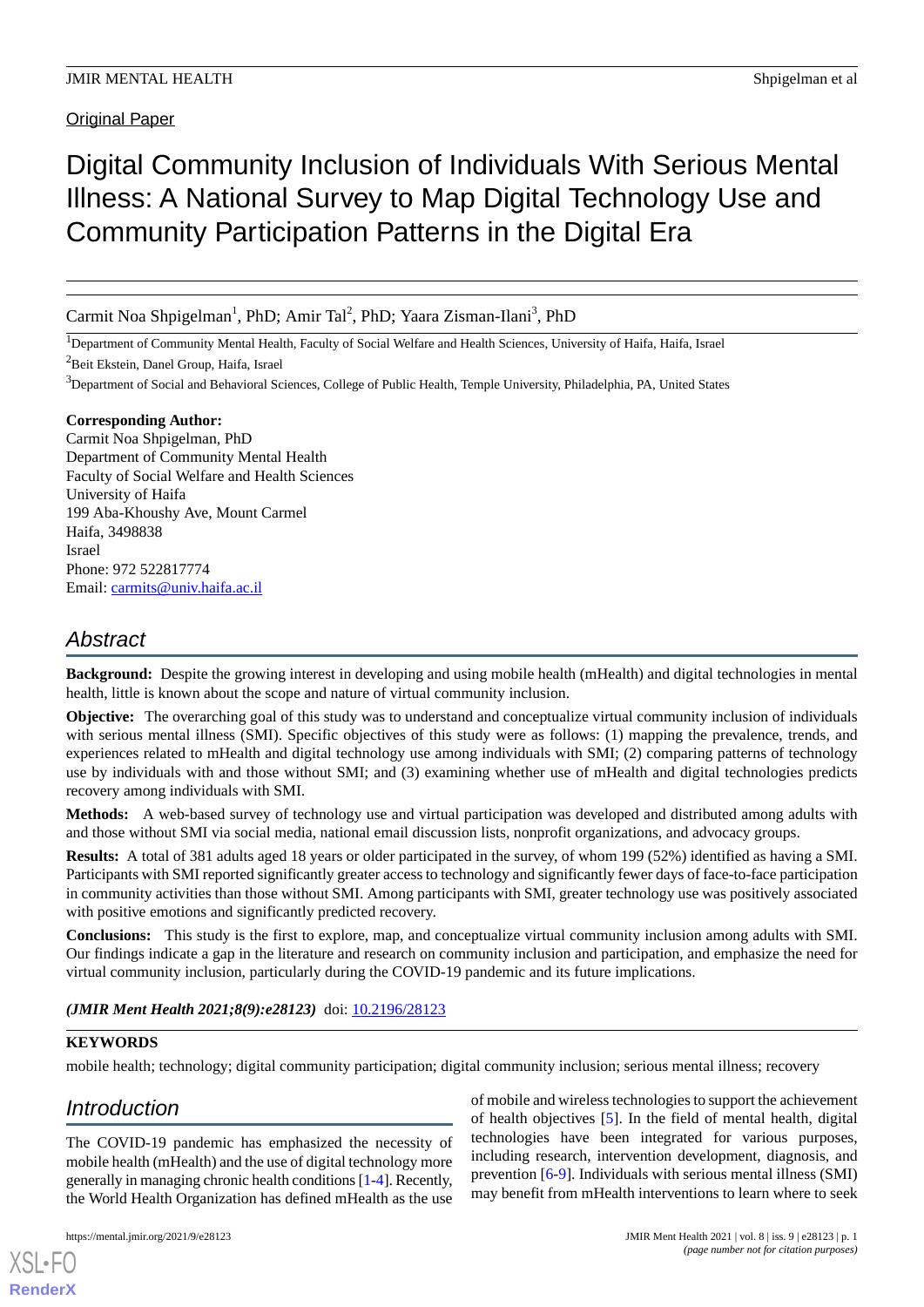help, cope with stigma, access mental health services, and use digital technologies to coordinate among various service providers, especially in peripheral areas [\[1](#page-6-0),[10-](#page-6-5)[13](#page-6-6)].

A pioneering survey conducted in the United States among individuals who self-identified with schizophrenia [\[14\]](#page-6-7) indicated that 90% owned more than 1 internet-connected device, particularly smartphones, and frequently used digital technologies. A meta-analysis [\[8](#page-6-8)] that assessed mobile phone ownership as well as interest in mHealth among individuals with psychosis found that approximately 60% were interested in using novel smartphone apps for monitoring their mental health status. Another systematic review [\[15](#page-6-9)] indicated a high rate of adherence to mobile technologies (83%) among people with SMI.

Recently, studies that developed and examined mHealth interventions for individuals with SMI have confirmed the feasibility and acceptability of these emerging interventions [[1](#page-6-0)[,15](#page-6-9)-[18\]](#page-7-0). These studies also provide preliminary support for the notion that individuals with SMI can benefit from mHealth interventions [\[19](#page-7-1)[-21](#page-7-2)]. In addition, research has indicated that social use of digital technologies is associated with community participation, which can be valuable for individuals with SMI [[22\]](#page-7-3).

Community participation is a multidimensional concept defined as "active involvement in activities that are intrinsically social, and either occur outside of the home or are part of a non-domestic role, such as work, social (outside of the household), and other community roles" [[23-](#page-7-4)[25](#page-7-5)]. Community participation behaviors include involvement in recreational, social, vocational, civic, and other areas of community life, and have been found to contribute to the recovery process and quality of life of individuals with SMI [\[26](#page-7-6)-[28\]](#page-7-7). A dynamic approach to recovery was applied in the context of the present study. Recovery (also known as "recovery in") refers to a subjective process characterized by movement toward conditions of hope, purpose, and wellness. This concept of recovery emphasizes the person's self-determination and participation in life pursuits as education, employment, friendship, and spirituality, consistent with his/her goals, values, and preferences [[29](#page-7-8)[,30](#page-7-9)]. In this sense, using digital technologies can contribute to greater involvement in physical and web-based activities and consequently to the individual's recovery.

Use of digital technologies and mHealth interventions may be particularly valuable in the current global pandemic. The COVID-19 crisis has posed significant challenges for the delivery of mental health services [\[31](#page-7-10)]. Policies of quarantines and social distancing [[32\]](#page-7-11) have forced many practitioners to adjust quickly to using digital technologies [\[33](#page-7-12)[-36](#page-7-13)]. This unprecedented crisis presents an imperative for mental health care systems to make mHealth interventions available as a routine part of care. However, there is lack of information about differences in digital participation between individuals with and those without SMI in routine care. Although there is growing literature on face-to-face community participation of individuals with and those without SMI [\[37](#page-7-14)], less is known about participation in the digital community among individuals with SMI. In this study, we conceptualize digital participation to

describe involvement in social activities and roles within the digital space, such as recreational, social, vocational, civic, and other areas of community life. Knowledge and use of digital technologies are crucial for digital participation; however, to date, this field of research has been limited. In addition, the association between mHealth and the use of digital technologies and recovery of individuals with SMI should be further explored. Comparative data about virtual participation in routine care are valuable in identifying additional pathways for recovery, especially under the current conditions where human communication is so predominantly internet-based.

This study addresses these gaps by exploring patterns of digital participation among individuals with and those without SMI. Our specific objectives were (1) mapping the prevalence, trends, and experiences related to mHealth and digital technology use among individuals with SMI; (2) comparing the usage patterns of individuals with and those without SMI; and (3) examining whether the use of mHealth and digital technologies predicts recovery among individuals with SMI.

# *Methods*

#### **Setting and Survey Development**

A web-based survey of technology use and participation was developed for dissemination in Israel on the basis of the National Alliance on Mental Illness (NAMI) mHealth survey [[14\]](#page-6-7). The original survey was translated to Hebrew, adapted to the local context, and supplemented with additional items pertaining to recovery [[14\]](#page-6-7) and community participation [\[37](#page-7-14)]. The final version of the survey included four sections: (1) technology use, (2) recovery, (3) community participation, and (4) background and demographic characteristics.

#### **Measures**

#### *Technology Use*

Survey questions focused on access to digital devices (eg, laptop or smartphone), frequency of use, purposes of use (eg, contacting friends, family, and psychiatrists), emotional experience while using digital technologies (negative or positive emotions), and helpfulness of activities using the devices in managing mental health (only for respondents with SMI). Survey questions were translated to Hebrew and adapted from the 2014 NAMI mHealth survey [[14\]](#page-6-7).

#### *Recovery*

The Recovery Assessment Scale is a valid measure of recovery in mental health research. It was originally developed as a 41-item measure by mental health consumers through an analysis of recovery stories that resulted in the identification of 39 themes of the subjective experience of recovery [[38\]](#page-7-15). In this study, we used the shorter 12-item Recovery Assessment Scale with a 1-5 response scale and Cronbach  $\alpha$  values ranging .60-.97 [[39,](#page-7-16)[40\]](#page-8-0). For this study, Cronbach  $\alpha = 0.87$ .

#### *Community Participation*

This variable was assessed using the community participation measure [\[41](#page-8-1)], a self-report instrument examining the amount, sufficiency, and importance of participation in 26 different areas

 $XS$ -FO **[RenderX](http://www.renderx.com/)**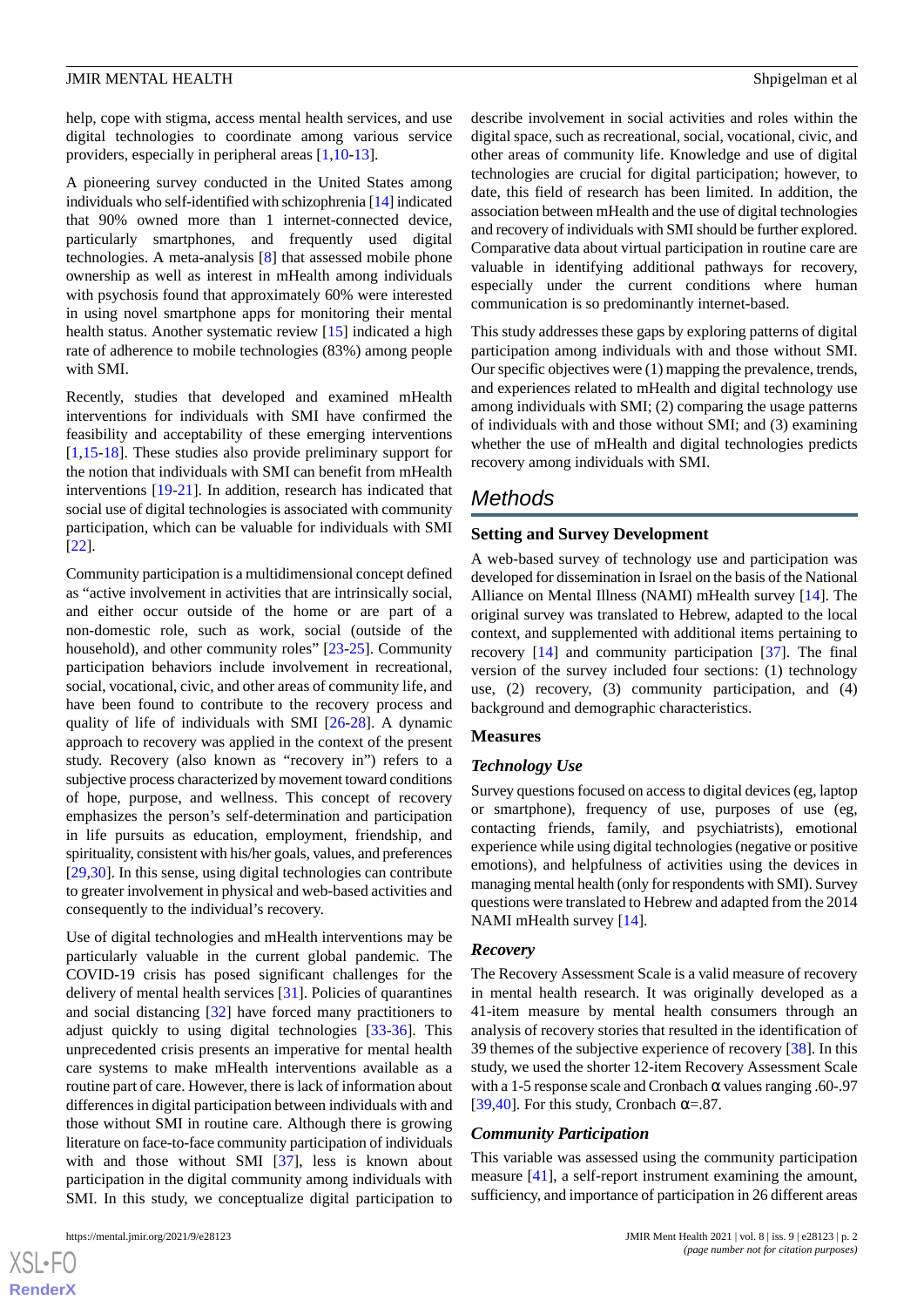of community-based activities over the previous 30 days. Individuals are asked to report the number of days that they participated in each activity without a staff member (amount), whether their level of participation was "enough," "not enough," or "too much" (sufficiency), and whether the activities were important to them. We extracted the following to serve as independent variables in our analyses: *amount* of participation, defined as total participation days across all items (range 0-780 [30 days × 26 participation areas]); and *extent* of participation (referred also to as diversity of participation in other research, n=41), defined as the number of unique participation areas (ie, items) with at least 1 day of participation reported. For this analysis, Cronbach  $\alpha = .93$ .

# **Procedure and Analysis**

The survey was distributed in Israel between February 2018 and May 2019 among adult individuals (over the age of 18 years) who identified as having SMI (the study group) and those without SMI (a comparison group), based on a screening question. SMI was defined on the basis of the Substance Abuse and Mental Health Services Administration criteria [[42\]](#page-8-2), which are acceptable for distribution of block grants to state governments, and the Israel National Insurance Institute criteria in Israel for disability support [\[43](#page-8-3)[,44](#page-8-4)]. Accordingly, individuals with chronic conditions, such as schizophrenia, major depression, or another mental health disorder that results in serious disability are considered under the umbrella of SMI [[45](#page-8-5)[,46](#page-8-6)].

Before large-scale dissemination, we conducted a field-test of the final version of the survey with 4 individuals with SMI who commented on the questions and wording and further refinement. Survey participants were recruited via a snowball approach using Facebook groups and national email discussion lists ("Listservs") of consumers and service providers as well as via nonprofit organizations and advocacy groups of and for people with SMI. We also provided an option of a

paper-and-pencil version of the survey for individuals with SMI who were interested in participating via a face-to-face meeting with the research assistant.

The study was approved by both the University of Haifa Institutional Review Board and Israel Ministry of Health. SPSS (version 25, IBM Corp) was used to present descriptive statistics and calculate correlations and means differences. A *P* value of <.05 was set as the significance level.

# *Results*

#### **Participants**

The sample includes 381 respondents, of whom 199 (52%) reported having at least 1 SMI, with 16 (8%) having reported more than 1 SMI. The most common condition was schizophrenia (n=58, 29.1%), followed by affective disorders (bipolar disorder, n=16, 8%; depression, n=12, 6%; and anxiety n=5, 2.5%), personality disorders (n=7, 3.5%), and posttraumatic stress disorder ( $n=6$ , 3%). Most respondents with SMI ( $n=157$ , 78.9%) reported an additional nonmental health chronic condition, mostly diabetes (n=10, 6.4%) or an orthopedic condition  $(n=10, 6.4\%)$ , compared to those without SMI, who reported no such condition.

More women (n=246, 64.6%) than men were included in the survey, although the distribution was more balanced among those with SMI ([Table 1](#page-3-0)). The most frequent age category was 18-34 years (n=146, 38.3%). While most respondents with SMI were single (n=129, 64.8%), the majority of respondents without SMI were married (n=103, 56.6%). While most of the respondents without SMI were employed (n=131, 72.0%), most respondents with SMI were employed only in supported employment programs (n=106, 53.3%). Lastly, while most respondents with SMI had at least a high school diploma (n=80, 40.2%), the majority of respondents without SMI had a higher education degree (n=136, 74.7%).

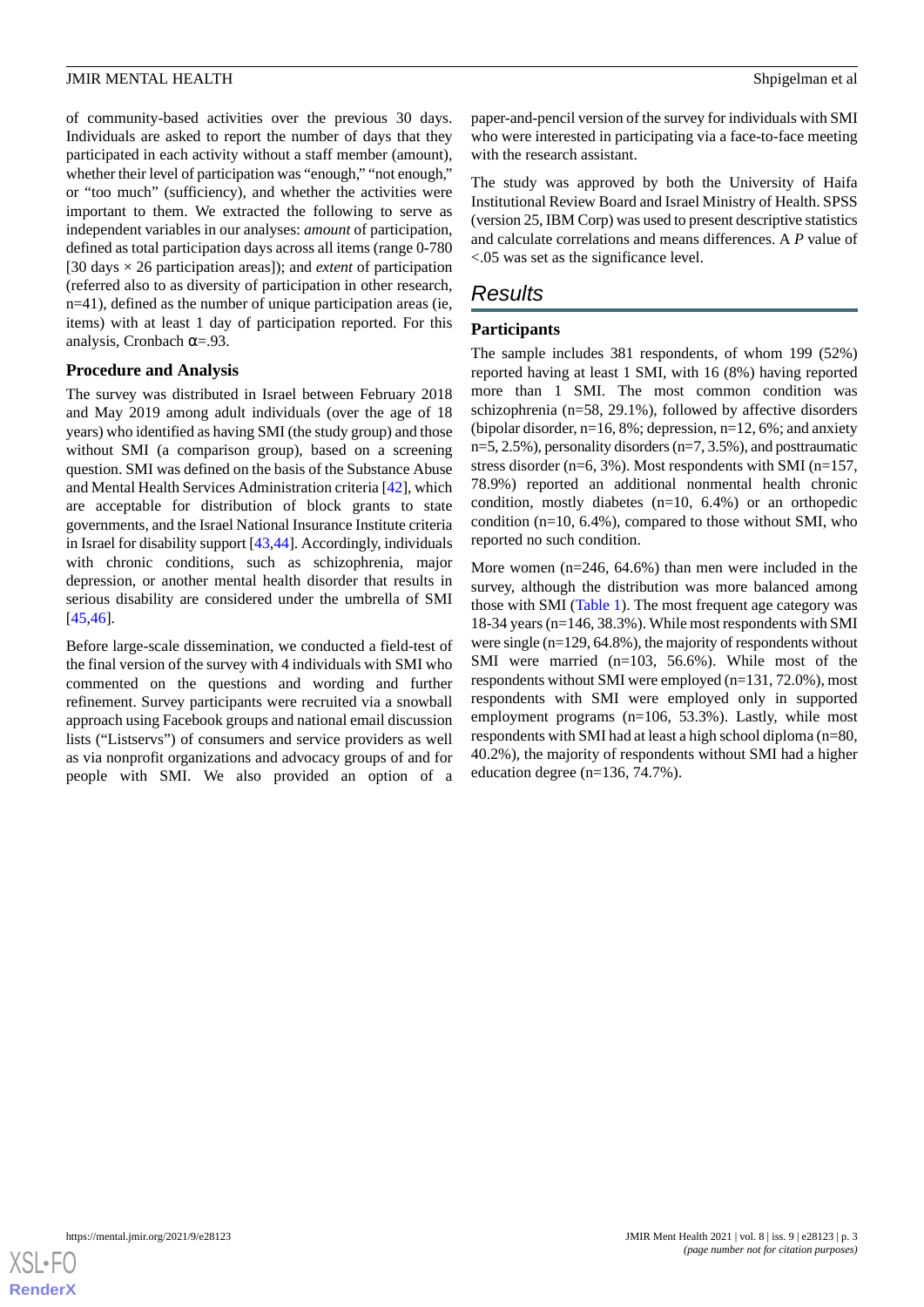<span id="page-3-0"></span>**Table 1.** Participant characteristics (N=381).

| Variables                       | Entire sample, n (%) | Respondents with SMI <sup>a</sup><br>$(n=199, 52.2\%)$ , n $(\%)$ | Respondents without SMI<br>$(n=182, 47.8\%)$ , n $(\%)$ | $P$ value |
|---------------------------------|----------------------|-------------------------------------------------------------------|---------------------------------------------------------|-----------|
| Gender                          |                      |                                                                   |                                                         | $< 001$   |
| Female                          | 246 (64.6)           | 109(54.8)                                                         | 137(75.3)                                               |           |
| Male                            | 135 (35.4)           | 90(45.2)                                                          | 45 (24.7)                                               |           |
| Age (years)                     |                      |                                                                   |                                                         | .06       |
| 18-34                           | 146 (38.3)           | 72 (36.2)                                                         | 74 (40.7)                                               |           |
| 35-46                           | 106(27.8)            | 65 (32.7)                                                         | 41 (38.7)                                               |           |
| $47 - 64$                       | 103(27.0)            | 53 (26.6)                                                         | 50(27.5)                                                |           |
| $>65$                           | 26(6.8)              | 9(4.5)                                                            | 17(9.3)                                                 |           |
| <b>Marital</b> status           |                      |                                                                   |                                                         | < 0.001   |
| Single                          | 185 (48.6)           | 129 (64.8)                                                        | 56 (30.8)                                               |           |
| Married                         | 134 (35.2)           | 31(15.6)                                                          | 103(56.6)                                               |           |
| Separated/Divorced/Widowed      | 62(16.3)             | 39(19.6)                                                          | 23(12.6)                                                |           |
| <b>Religion/ethnicity</b>       |                      |                                                                   |                                                         | .04       |
| Jewish                          | 356 (93.4)           | 187 (94.0)                                                        | 169 (92.9)                                              |           |
| Muslim                          | 9(2.4)               | 1(0.5)                                                            | 8(4.4)                                                  |           |
| Christian                       | 4(1.0)               | 2(1.0)                                                            | 2(1.1)                                                  |           |
| Other                           | 12(3.1)              | 9(4.5)                                                            | 3(1.6)                                                  |           |
| <b>Housing status</b>           |                      |                                                                   |                                                         | < 0.001   |
| Alone                           | 74 (19.5)            | 55 (27.8)                                                         | 19(10.5)                                                |           |
| With a partner                  | 121 (31.9)           | 33(16.7)                                                          | 88 (48.6)                                               |           |
| With family                     | 124(32.7)            | 54 (27.3)                                                         | 70 (38.5)                                               |           |
| Supported housing               | 60(15.8)             | 56(28.3)                                                          | 4(2.2)                                                  |           |
| <b>Employment status</b>        |                      |                                                                   |                                                         | < 0.001   |
| Employed                        | 183 (48.0)           | 52(26.1)                                                          | 131 (72.0)                                              |           |
| Self-employed                   | 24(6.3)              | 7(3.5)                                                            | 17(9.3)                                                 |           |
| Unemployed                      | 48 (12.6)            | 31(15.6)                                                          | 17(9.3)                                                 |           |
| Retired                         | 19(5.0)              | 3(1.5)                                                            | 16(8.8)                                                 |           |
| Supported employment            | 107(28.1)            | 106(53.3)                                                         | 1(0.5)                                                  |           |
| <b>Education level</b>          |                      |                                                                   |                                                         | $< 001$   |
| Less than a high school diploma | 30(7.9)              | 27(13.6)                                                          | 3(1.6)                                                  |           |
| High school diploma             | 105(27.6)            | 80 (40.2)                                                         | 25(13.7)                                                |           |
| Some college, no degree         | 37(9.7)              | 19(9.5)                                                           | 18 (9.9)                                                |           |
| Bachelor's degree or higher     | 209(54.9)            | 73 (36.7)                                                         | 136 (74.7)                                              |           |

a SMI: Serious mental illness.

#### **Comparing Male and Female Respondents**

Overall, men reported having significantly greater access to technology (mean 3.58, SD 1.47) than did women (mean 3.01, SD 1.43; *t379*=3.62; *P*<.001). Women reported significantly greater negative emotions (mean 2.06, SD 0.86) when using digital technologies compared to men (mean 1.79, SD 0.83; *t379*=–2.95; *P*<.01). Compared to men, women also reported significantly more total days of community participation in

[XSL](http://www.w3.org/Style/XSL)•FO **[RenderX](http://www.renderx.com/)**

terms of both amount (women: mean 42.02, SD 11.73; men: mean 37.67, SD 12.17; *t312*=–3.09; *P*<.01) and extent of participation (women: mean 20.02, SD 10.11; men: mean 17.30, SD 10.74; *t262.3*=–2.40; *P*<.05).

# **Comparing Respondents With and Those Without SMI**

Respondents with SMI reported significantly greater access to technology (mean 3.63, SD 1.43) than those without SMI (mean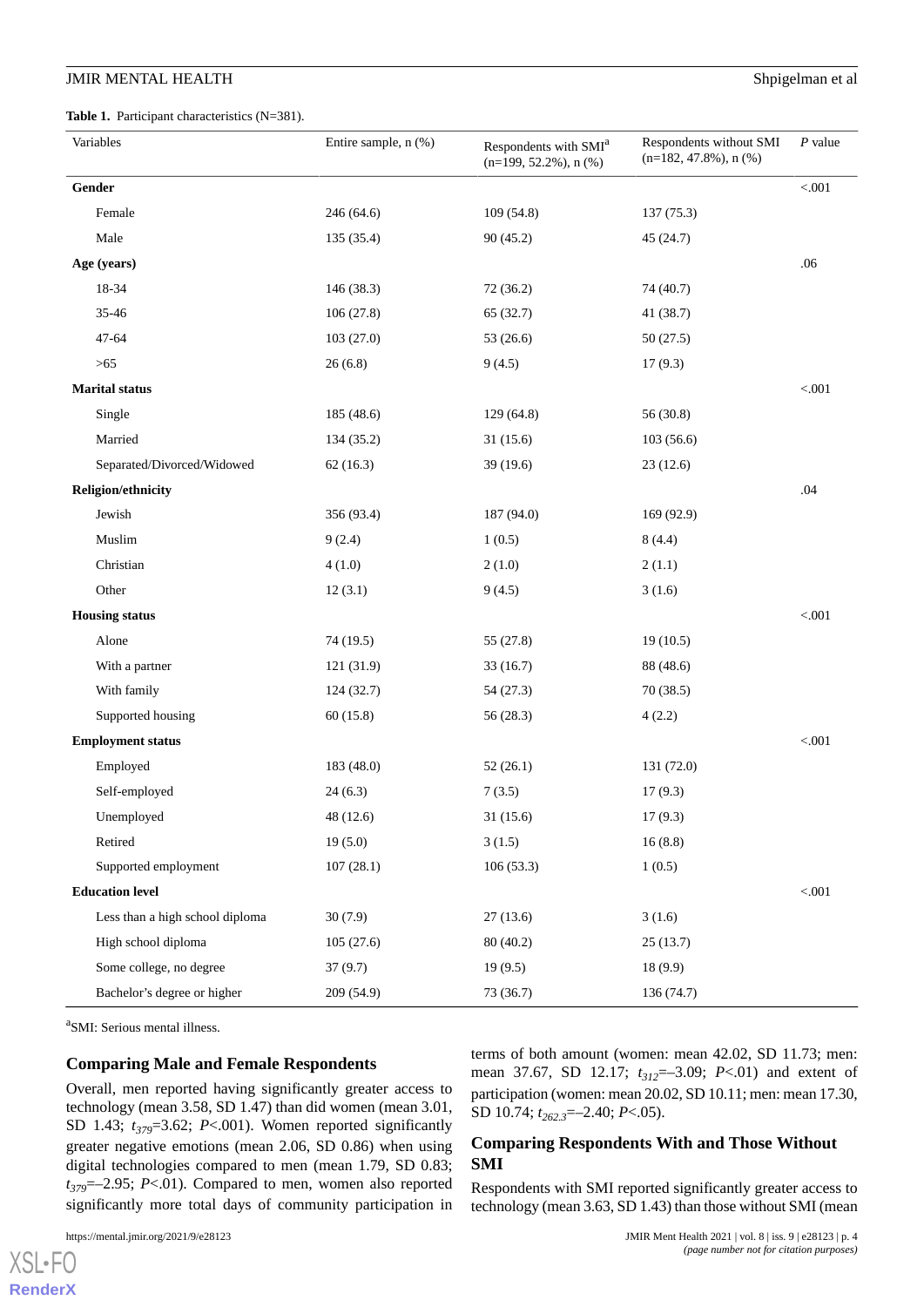(β=–.290; *P*<.001) and positive (β=.299; *P*<.001), and greater amount of community participation (β=.249; *P*<.01) significantly predicted recovery. Greater positive emotions and more days of community participation were positively related to recovery, while greater negative emotions were negatively

**Positive and Negative Emotions as Mediators of**

Regression analyses were conducted to assess the contribution of technology use (for illness management) and emotions experienced while using the technology to recovery among respondents with SMI (n=199). First, we assessed the direct association between technology use for illness management (also referred to "helpfulness of activities when using technological devices" in the NAMI study [\[14](#page-6-7)] and recovery; [Figure 1,](#page-4-0) path c). Significant and positive  $β$  weights were

2.57, SD 1.38; *t379*=–6.15; *P*<.001). Respondents with SMI also reported significantly greater negative (mean 2.05, SD 0.87) and positive emotions (mean 2.99, SD 0.96) when using digital technologies compared to those without SMI (negative emotions: mean 1.87, SD 0.80; *t379*=–2.06; *P*<.01; positive: mean 2.59, SD 0.78;  $t_{373.8}$ =-4.43; *P*<.05). Finally, respondents with SMI reported significantly fewer days of participation in community activities (mean 37.6, SD 11.41) compared to those without SMI (mean 43.9, SD 11.92; *t312*=4.79; *P*<.001).

### **Predicting Recovery Among Respondents With SMI**

Multiple linear regression analysis was conducted to predict recovery among the respondents with SMI (n=199) based on their access to digital devices, emotional experience with technology use (negative and positive), and the amount and extent of their community participation. A significant regression model was obtained ( $F_{5,163}$ =9.39;  $R^2$ =0.224; *P*<.001). Greater experience of emotions while using technology, both negative

<span id="page-4-0"></span>**Figure 1.** Mediation model.



Second, 2 regression analyses were carried out with technology use for illness management as the independent variable; 1 model included negative emotions and the other included positive emotions as the dependent variables ([Figure 1](#page-4-0), path a). Significant and positive β weights were obtained for both negative ( $\beta$ =.15; *P*<.05) and positive emotions ( $\beta$ =.50; *P*<.001).

Third, 2 multiple regression analyses were conducted to predict recovery by positive and negative emotions and technology use for illness management, respectively ([Figure 1,](#page-4-0) path b). A negative and significant β weight was obtained between negative emotions and recovery when controlling for technology use ( $\beta$ =–.17; *P*<.05). A positive and significant  $\beta$  weight was obtained between positive emotions and recovery when controlling for technology use (β=.36; *P*<.001). A positive and significant β weight was obtained when predicting recovery with technology use as the predictor and controlling for negative emotions ( $\beta$ =.22; *P*<.01). No such result was obtained when predicting recovery with technology use as the predictor and controlling for positive emotions (β=.01; *P*>.05) [\(Figure 1](#page-4-0), path c). These patterns suggest partial mediation between technology use (for illness management) and recovery when negative emotions serve as a mediator, and complete mediation in the case of positive emotions under the 4 conditions of mediation [[39\]](#page-7-16).

# *Discussion*

related to recovery.

obtained (β=.19; *P*<.01).

**Recovery**

### **Principal Findings**

This study is the first to explore and conceptualize digital community inclusion among individuals with SMI. Our study focused on digital participation of adults with SMI in Israel. We compared the mHealth and digital technology use (ie, virtual participation) of adults with and those without SMI and explored whether and how participation factors predict recovery among adults with SMI. The main findings included higher rates of digital participation among individuals with SMI compared to those without SMI. In addition, greater positive emotions were noted when digital participation in the community, digital technology use, and more days of face-to-face community participation were positively related to recovery among adults with SMI. Positive emotions during digital community participation mediated the relationship between technology use (for illness management) and recovery. The findings emphasize the important role of digital participation on community inclusion of adults with SMI.

Previous studies that compared digital technology use among individuals with and those without SMI have yielded contradictory findings. On one hand, lower rates of technology access and use were observed among individuals with SMI than among those from the general population [[47,](#page-8-7)[48](#page-8-8)]. On the other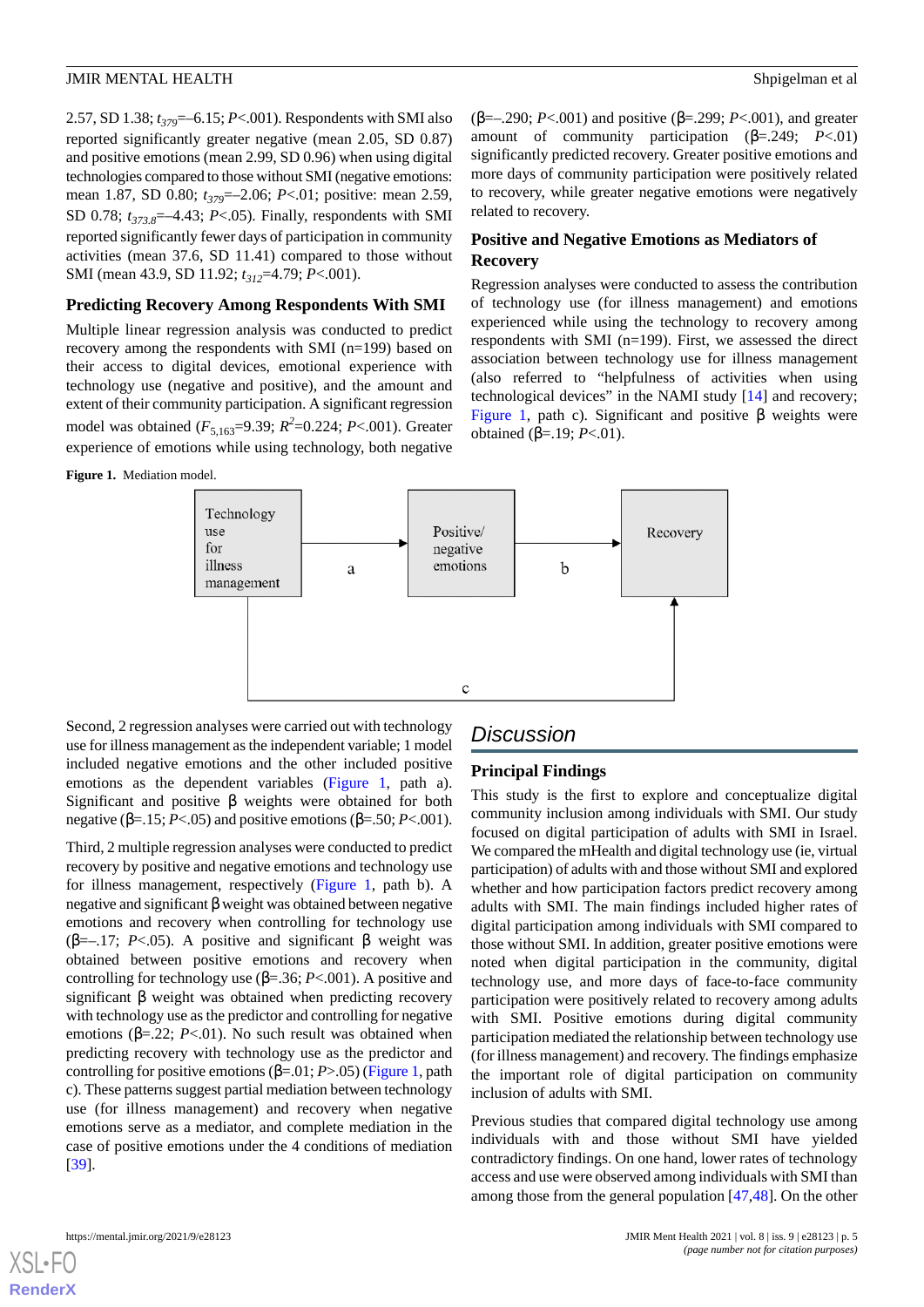hand, some studies found that individuals with SMI used digital technologies at rates similar to those of the general population, and concluded that mental health problems may not be a barrier to technology use [[14,](#page-6-7)[49](#page-8-9),[50\]](#page-8-10). Although the aforementioned studies found similar or lower rates of technology use among individuals with SMI, our study reported a higher rate of technology use among individuals with SMI than in the general adult population. A plausible explanation for this finding is that the other findings of this study showed that adults with SMI reported significantly fewer days of participation in community activities than those without SMI. Another plausible explanation for this finding is the growing number of mental health and wellness apps available for individuals with SMI [\[51](#page-8-11),[52\]](#page-8-12). Furthermore, using digital technologies for mental health care has created a more accessible environment for people with SMI, thus enabling anonymous participation. In case they decide to disclose personal information, nonverbal and non–face-to-face communication may create a less stigmatic environment for interaction with others [\[8](#page-6-8),[53](#page-8-13)[,54](#page-8-14)].

In addition to exploring mHealth and digital technology use among adults with SMI, this study examined whether digital community participation predicted recovery. The theoretical framework of community participation traditionally refers to face-to-face or actual participation and is defined as the empowered, self-determined choice and action among individuals to be active in valued roles in the communities of their choice [[26\]](#page-7-6). According to this traditional framework, the term "community participation" includes 3 main types of participation: *social* (eg, attending a community event, entertaining family or friends at home, or visiting family or friends), *productive* (going to school to earn a degree or certificate, working for pay, and participating in volunteer activities), and *leisure* (going to a museum, theater or cultural event, going to a park or recreating center, and going to a restaurant) [[41\]](#page-8-1). Engaging with others in the community may also reduce public stigma toward people with SMI, which in turn can contribute to their recovery [[55](#page-8-15)[-57](#page-8-16)].

However, it seems that the life domains of community participation have referred to the physical environment, while participation in the digital environment has been excluded, although the digital environment has become an integral part of our life [[58](#page-8-17)[,59](#page-8-18)] and even more so in the COVID-19 era [[4\]](#page-6-1). Following the concept of recovery as a dynamic process [[30\]](#page-7-9), studies have indicated that social support plays a main role in an individual's recovery [\[60](#page-8-19)[,61](#page-8-20)]. Social support can be delivered not only through face-to-face interactions, as demonstrated in the traditional concept of community participation and from a distance through remote communication using digital technologies [\[62](#page-8-21)]. While some preliminary studies focused on the impact of social media use on face-to-face community participation among individuals with SMI [[22](#page-7-3)[,63](#page-8-22),[64\]](#page-9-0), they have focused solely on social media and did not include mHealth and digital technologies for illness management.

Moreover, recent studies have not conceptually included digital participation as part of community participation. This study has addressed this concept and theoretical gaps by exploring the predictive factors to recovery while taking into account both digital and face-to-face, in-person participation. As reported by

[XSL](http://www.w3.org/Style/XSL)•FO **[RenderX](http://www.renderx.com/)** Hendryx et al [[65\]](#page-9-1), involvement in a wide range of activities, whether they are more or less social in nature, physically active, or occur inside or outside of home, was related to better recovery. Hence, using digital technologies for greater involvement in physical or digital activities, whether the activities are intended for spending time alone or for contacting others socially, can empower people to manage their recovery [[66\]](#page-9-2). Our findings provide further support to this argument by showing that using technology for illness management predicted recovery.

Furthermore, emotional experience of technology use were found to mediate the relationship between technology use and recovery, while positive emotions completely mediated this relationship. Studies on human-computer interactions emphasize the important role of emotions in technology adoption [\[67](#page-9-3),[68\]](#page-9-4). Emotions, as a central component of attitude toward a referent, are a mental state of readiness for action, which promote behavioral activation [\[67](#page-9-3),[69\]](#page-9-5). Positive emotions are responsible for the user eventually trusting the technology and using it [[70\]](#page-9-6).

#### **Limitations**

The study has several limitations. First, because the survey was conducted on the internet, sampling may be biased by recruiting adults who are likely to be more technologically savvy. However, we recruited adults with SMI not only through web-based groups but also in face-to-face meetings with individuals with SMI who were interested in participating, and they completed a paper-and-pencil version of the survey. This strategy enabled us to recruit a more heterogeneous sample in terms of access to technology. Second, the majority of survey respondents were young adults with only few over the age of 65 years, which could also explain the relatively high use of technology. Therefore, the results for older adults with SMI must be interpreted with caution, and future studies should target a subgroup of older adults with SMI.

Lastly, although we acknowledge that poverty plays a crucial role in access to technology [\[71](#page-9-7),[72\]](#page-9-8), participants in our sample enjoy the social welfare benefits provided by the In Israel Ministry of Health and the Israel National Insurance Institute. This mental health support system provides financial and rehabilitation support, including housing, education, employment, and mental health care. Therefore, although often individuals with SMI experience poverty and lack of access, respondents with SMI in our sample enjoyed social welfare benefits ([Table 1](#page-3-0)), which may explain their greater access to technology. Future studies should focus on evaluating the impact of poverty on digital participation and access to technology.

#### **Conclusions**

This study demonstrated the potential of digital community inclusion to recovery and well-being among individuals with SMI. Our findings indicate higher rates of access and use of mHealth and digital technologies among individuals with SMI than among the general population. Furthermore, our findings show that digital participation could promote recovery among adults with SMI. Accordingly, this study emphasizes the need to update and expand the definition and conceptualization of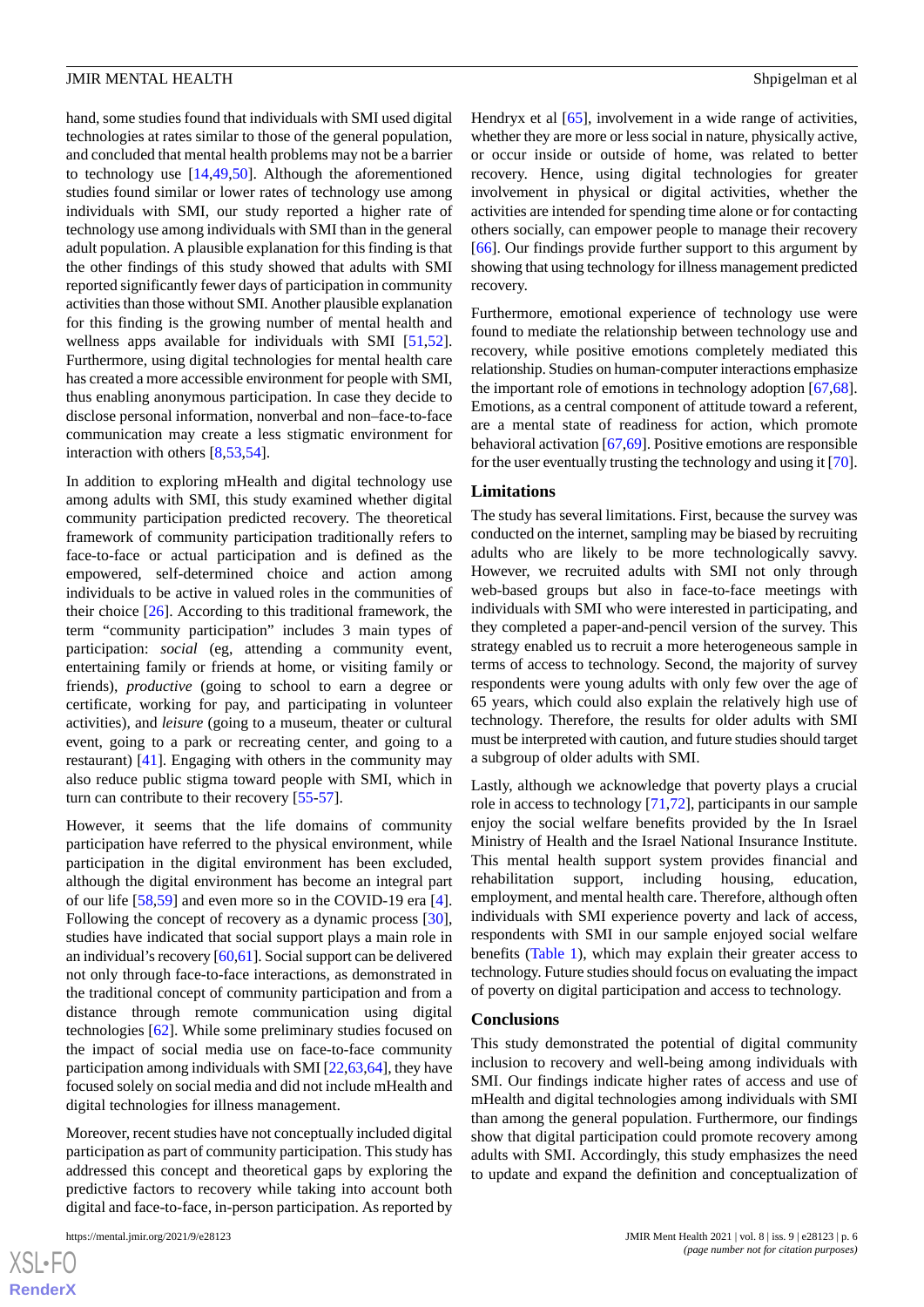community participation, and include aspects of digital participation needs of individuals with SMI.

Our findings suggest that policy makers, service users, and researchers should use existing digital technologies and design novel mHealth interventions to support the recovery process of adults with SMI. In particular, the current COVID-19 crisis poses an opportunity for mental health care systems to adopt digital technologies for service provision. In this sense, this study, conducted before the current COVID-19 pandemic, contributes to the understating that digital participation of adults with SMI is valuable to their recovery not only in crisis but also in routine. Furthermore, it is important to support the participation of individuals with SMI in the virtual environment in a manner that facilitates a positive emotional experience. Positive emotional experience while using digital technologies is a key factor in their engagement in the web-based environment and consequently in their recovery.

# **Conflicts of Interest**

None declared.

# <span id="page-6-0"></span>**References**

- 1. Naslund JA, Marsch LA, McHugo GJ, Bartels SJ. Emerging mHealth and eHealth interventions for serious mental illness: a review of the literature. J Ment Health 2015;24(5):321-332 [[FREE Full text](http://europepmc.org/abstract/MED/26017625)] [doi: [10.3109/09638237.2015.1019054\]](http://dx.doi.org/10.3109/09638237.2015.1019054) [Medline: [26017625](http://www.ncbi.nlm.nih.gov/entrez/query.fcgi?cmd=Retrieve&db=PubMed&list_uids=26017625&dopt=Abstract)]
- 2. Free C, Phillips G, Galli L, Watson L, Felix L, Edwards P, et al. The effectiveness of mobile-health technology-based health behaviour change or disease management interventions for health care consumers: a systematic review. PLoS Med 2013;10(1):e1001362 [\[FREE Full text](https://dx.plos.org/10.1371/journal.pmed.1001362)] [doi: [10.1371/journal.pmed.1001362](http://dx.doi.org/10.1371/journal.pmed.1001362)] [Medline: [23349621](http://www.ncbi.nlm.nih.gov/entrez/query.fcgi?cmd=Retrieve&db=PubMed&list_uids=23349621&dopt=Abstract)]
- <span id="page-6-1"></span>3. Aslani N, Lazem M, Mahdavi S, Garavand A. A Review of Mobile Health Applications in Epidemic and Pandemic Outbreaks: Lessons Learned for COVID-19. Arch Clin Infect Dis 2020 Jun 02;15(4):e103649. [doi: [10.5812/archcid.103649\]](http://dx.doi.org/10.5812/archcid.103649)
- <span id="page-6-3"></span><span id="page-6-2"></span>4. Torous J, Keshavan M. COVID-19, mobile health and serious mental illness. Schizophr Res 2020 Apr;218:36-37 [[FREE](http://europepmc.org/abstract/MED/32327314) [Full text\]](http://europepmc.org/abstract/MED/32327314) [doi: [10.1016/j.schres.2020.04.013](http://dx.doi.org/10.1016/j.schres.2020.04.013)] [Medline: [32327314](http://www.ncbi.nlm.nih.gov/entrez/query.fcgi?cmd=Retrieve&db=PubMed&list_uids=32327314&dopt=Abstract)]
- 5. World Health Organization. MHealth: New Horizons for Health Through Mobile Technologies. Geneva: World Health Organization; 2011.
- 6. Tal A, Torous J. The digital mental health revolution: Opportunities and risks. Psychiatr Rehabil J 2017 Sep;40(3):263-265. [doi: [10.1037/prj0000285](http://dx.doi.org/10.1037/prj0000285)] [Medline: [28891658](http://www.ncbi.nlm.nih.gov/entrez/query.fcgi?cmd=Retrieve&db=PubMed&list_uids=28891658&dopt=Abstract)]
- <span id="page-6-8"></span>7. Boydell K, Hodgins M, Pignatiello A, Teshima J, Edwards H, Willis D. Using technology to deliver mental health services to children and youth: a scoping review. J Can Acad Child Adolesc Psychiatry 2014 May;23(2):87-99 [\[FREE Full text\]](http://europepmc.org/abstract/MED/24872824) [Medline: [24872824](http://www.ncbi.nlm.nih.gov/entrez/query.fcgi?cmd=Retrieve&db=PubMed&list_uids=24872824&dopt=Abstract)]
- <span id="page-6-4"></span>8. Firth J, Cotter J, Torous J, Bucci S, Firth JA, Yung AR. Mobile Phone Ownership and Endorsement of "mHealth" Among People With Psychosis: A Meta-analysis of Cross-sectional Studies. Schizophr Bull 2016 Mar;42(2):448-455 [\[FREE Full](http://europepmc.org/abstract/MED/26400871) [text](http://europepmc.org/abstract/MED/26400871)] [doi: [10.1093/schbul/sbv132](http://dx.doi.org/10.1093/schbul/sbv132)] [Medline: [26400871](http://www.ncbi.nlm.nih.gov/entrez/query.fcgi?cmd=Retrieve&db=PubMed&list_uids=26400871&dopt=Abstract)]
- <span id="page-6-5"></span>9. Price M, Yuen EK, Goetter EM, Herbert JD, Forman EM, Acierno R, et al. mHealth: a mechanism to deliver more accessible, more effective mental health care. Clin Psychol Psychother 2014;21(5):427-436 [\[FREE Full text](http://europepmc.org/abstract/MED/23918764)] [doi: [10.1002/cpp.1855](http://dx.doi.org/10.1002/cpp.1855)] [Medline: [23918764](http://www.ncbi.nlm.nih.gov/entrez/query.fcgi?cmd=Retrieve&db=PubMed&list_uids=23918764&dopt=Abstract)]
- 10. Boeh H. The effects of specific mental illness stigma beliefs on treatment seeking attitudes. Diss Abstr Int Sect B Sci Eng 2016;76(11-B(E)):555 [\[FREE Full text\]](https://epublications.marquette.edu/cgi/viewcontent.cgi?article=1558&context=dissertations_mu)
- <span id="page-6-6"></span>11. Brown A, Rice SM, Rickwood DJ, Parker AG. Systematic review of barriers and facilitators to accessing and engaging with mental health care among at-risk young people. Asia Pac Psychiatry 2016 Mar;8(1):3-22. [doi: [10.1111/appy.12199\]](http://dx.doi.org/10.1111/appy.12199) [Medline: [26238088](http://www.ncbi.nlm.nih.gov/entrez/query.fcgi?cmd=Retrieve&db=PubMed&list_uids=26238088&dopt=Abstract)]
- <span id="page-6-7"></span>12. Patel V, Belkin GS, Chockalingam A, Cooper J, Saxena S, Unützer J. Grand challenges: integrating mental health services into priority health care platforms. PLoS Med 2013;10(5):e1001448 [\[FREE Full text](https://dx.plos.org/10.1371/journal.pmed.1001448)] [doi: [10.1371/journal.pmed.1001448\]](http://dx.doi.org/10.1371/journal.pmed.1001448) [Medline: [23737736](http://www.ncbi.nlm.nih.gov/entrez/query.fcgi?cmd=Retrieve&db=PubMed&list_uids=23737736&dopt=Abstract)]
- <span id="page-6-9"></span>13. Corrigan PW, Druss BG, Perlick DA. The Impact of Mental Illness Stigma on Seeking and Participating in Mental Health Care. Psychol Sci Public Interest 2014 Oct;15(2):37-70. [doi: [10.1177/1529100614531398\]](http://dx.doi.org/10.1177/1529100614531398) [Medline: [26171956](http://www.ncbi.nlm.nih.gov/entrez/query.fcgi?cmd=Retrieve&db=PubMed&list_uids=26171956&dopt=Abstract)]
- 14. Gay K, Torous J, Joseph A, Pandya A, Duckworth K. Digital Technology Use Among Individuals with Schizophrenia: Results of an Online Survey. JMIR Ment Health 2016 May 04;3(2):e15 [\[FREE Full text\]](https://mental.jmir.org/2016/2/e15/) [doi: [10.2196/mental.5379\]](http://dx.doi.org/10.2196/mental.5379) [Medline: [27146094](http://www.ncbi.nlm.nih.gov/entrez/query.fcgi?cmd=Retrieve&db=PubMed&list_uids=27146094&dopt=Abstract)]
- 15. Killikelly C, He Z, Reeder C, Wykes T. Improving Adherence to Web-Based and Mobile Technologies for People With Psychosis: Systematic Review of New Potential Predictors of Adherence. JMIR Mhealth Uhealth 2017 Jul 20;5(7):e94 [[FREE Full text](https://mhealth.jmir.org/2017/7/e94/)] [doi: [10.2196/mhealth.7088\]](http://dx.doi.org/10.2196/mhealth.7088) [Medline: [28729235](http://www.ncbi.nlm.nih.gov/entrez/query.fcgi?cmd=Retrieve&db=PubMed&list_uids=28729235&dopt=Abstract)]
- 16. Biagianti B, Fisher M, Howard L, Rowlands A, Vinogradov S, Woolley J. Feasibility and preliminary efficacy of remotely delivering cognitive training to people with schizophrenia using tablets. Schizophr Res Cogn 2017 Dec;10:7-14 [\[FREE](https://linkinghub.elsevier.com/retrieve/pii/S2215-0013(17)30007-0) [Full text\]](https://linkinghub.elsevier.com/retrieve/pii/S2215-0013(17)30007-0) [doi: [10.1016/j.scog.2017.07.003\]](http://dx.doi.org/10.1016/j.scog.2017.07.003) [Medline: [28824850](http://www.ncbi.nlm.nih.gov/entrez/query.fcgi?cmd=Retrieve&db=PubMed&list_uids=28824850&dopt=Abstract)]
- 17. Fortuna KL, DiMilia PR, Lohman MC, Bruce ML, Zubritsky CD, Halaby MR, et al. Feasibility, Acceptability, and Preliminary Effectiveness of a Peer-Delivered and Technology Supported Self-Management Intervention for Older Adults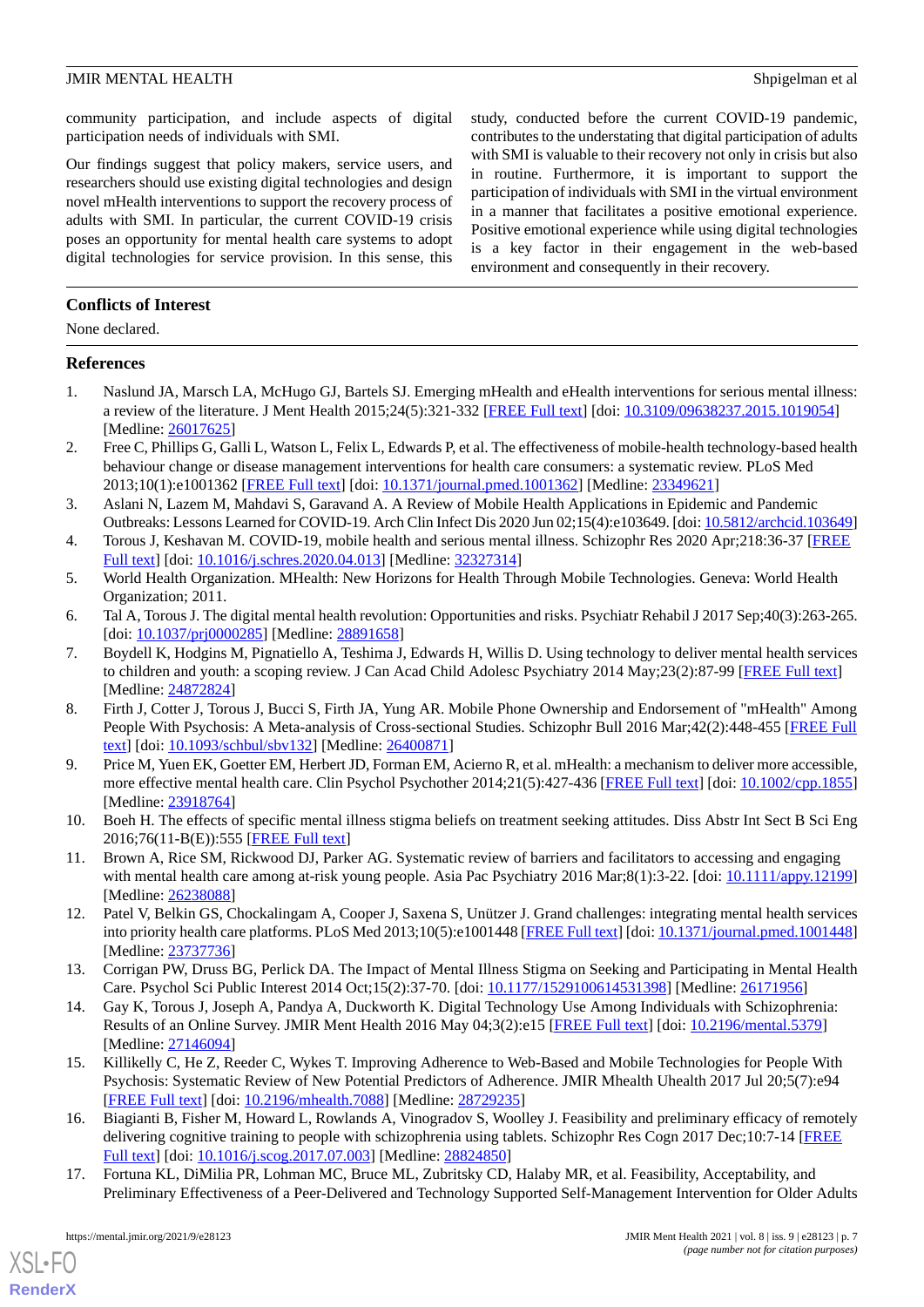with Serious Mental Illness. Psychiatr Q 2018 Jun;89(2):293-305 [[FREE Full text\]](http://europepmc.org/abstract/MED/28948424) [doi: [10.1007/s11126-017-9534-7](http://dx.doi.org/10.1007/s11126-017-9534-7)] [Medline: [28948424](http://www.ncbi.nlm.nih.gov/entrez/query.fcgi?cmd=Retrieve&db=PubMed&list_uids=28948424&dopt=Abstract)]

- <span id="page-7-0"></span>18. Fortuna K, Barr P, Goldstein C, Walker R, Brewer L, Zagaria A, et al. Application of Community-Engaged Research to Inform the Development and Implementation of a Peer-Delivered Mobile Health Intervention for Adults With Serious Mental Illness. J Particip Med 2019;11(1):e12380 [[FREE Full text](https://jopm.jmir.org/2019/1/e12380/)] [doi: [10.2196/12380\]](http://dx.doi.org/10.2196/12380) [Medline: [32095314](http://www.ncbi.nlm.nih.gov/entrez/query.fcgi?cmd=Retrieve&db=PubMed&list_uids=32095314&dopt=Abstract)]
- <span id="page-7-1"></span>19. Aschbrenner KA, Naslund JA, Shevenell M, Kinney E, Bartels SJ. A Pilot Study of a Peer-Group Lifestyle Intervention Enhanced With mHealth Technology and Social Media for Adults With Serious Mental Illness. J Nerv Ment Dis 2016 Jun;204(6):483-486 [[FREE Full text](http://europepmc.org/abstract/MED/27233056)] [doi: [10.1097/NMD.0000000000000530](http://dx.doi.org/10.1097/NMD.0000000000000530)] [Medline: [27233056](http://www.ncbi.nlm.nih.gov/entrez/query.fcgi?cmd=Retrieve&db=PubMed&list_uids=27233056&dopt=Abstract)]
- <span id="page-7-2"></span>20. Ben-Zeev D, Buck B, Hallgren K, Drake RE. Effect of Mobile Health on In-person Service Use Among People With Serious Mental Illness. Psychiatr Serv 2019 Jun 01;70(6):507-510. [doi: [10.1176/appi.ps.201800542](http://dx.doi.org/10.1176/appi.ps.201800542)] [Medline: [30947636](http://www.ncbi.nlm.nih.gov/entrez/query.fcgi?cmd=Retrieve&db=PubMed&list_uids=30947636&dopt=Abstract)]
- <span id="page-7-3"></span>21. Jonathan G, Carpenter-Song EA, Brian RM, Ben-Zeev D. Life with FOCUS: A qualitative evaluation of the impact of a smartphone intervention on people with serious mental illness. Psychiatr Rehabil J 2019 Jun;42(2):182-189. [doi: [10.1037/prj0000337\]](http://dx.doi.org/10.1037/prj0000337) [Medline: [30589278\]](http://www.ncbi.nlm.nih.gov/entrez/query.fcgi?cmd=Retrieve&db=PubMed&list_uids=30589278&dopt=Abstract)
- <span id="page-7-4"></span>22. Brusilovskiy E, Townley G, Snethen G, Salzer M. Social media use, community participation and psychological well-being among individuals with serious mental illnesses. Computers in Human Behavior 2016 Dec;65:232-240 [[FREE Full text\]](https://doi.org/10.1016/j.chb.2016.08.036) [doi: [10.1016/j.chb.2016.08.036](http://dx.doi.org/10.1016/j.chb.2016.08.036)]
- 23. Chang F, Coster WJ. Conceptualizing the construct of participation in adults with disabilities. Arch Phys Med Rehabil 2014 Sep;95(9):1791-1798. [doi: [10.1016/j.apmr.2014.05.008\]](http://dx.doi.org/10.1016/j.apmr.2014.05.008) [Medline: [24879964](http://www.ncbi.nlm.nih.gov/entrez/query.fcgi?cmd=Retrieve&db=PubMed&list_uids=24879964&dopt=Abstract)]
- <span id="page-7-6"></span><span id="page-7-5"></span>24. Chang F, Coster WJ, Helfrich CA. Community participation measures for people with disabilities: a systematic review of content from an international classification of functioning, disability and health perspective. Arch Phys Med Rehabil 2013 Apr;94(4):771-781. [doi: [10.1016/j.apmr.2012.10.031](http://dx.doi.org/10.1016/j.apmr.2012.10.031)] [Medline: [23149310\]](http://www.ncbi.nlm.nih.gov/entrez/query.fcgi?cmd=Retrieve&db=PubMed&list_uids=23149310&dopt=Abstract)
- 25. International Classification of Functioning, Disability and Health (ICF). APA PsycTests 2001. [doi: [10.1037/t76403-000](http://dx.doi.org/10.1037/t76403-000)]
- 26. Burns-Lynch B, Brusilovskiy E, Salzer MS. An Empirical Study of the Relationship Between Community Participation, Recovery, and Quality of Life of Individuals with Serious Mental Illnesses. Isr J Psychiatry Relat Sci 2016;53(1):46-54 [[FREE Full text](https://cdn.doctorsonly.co.il/2016/08/09_Burns-Lynch_An-Empirical-Study.pdf)] [Medline: [28856880](http://www.ncbi.nlm.nih.gov/entrez/query.fcgi?cmd=Retrieve&db=PubMed&list_uids=28856880&dopt=Abstract)]
- <span id="page-7-7"></span>27. Mancini MA, Hardiman ER, Lawson HA. Making sense of it all: consumer providers' theories about factors facilitating and impeding recovery from psychiatric disabilities. Psychiatr Rehabil J 2005;29(1):48-55. [doi: [10.2975/29.2005.48.55](http://dx.doi.org/10.2975/29.2005.48.55)] [Medline: [16075697](http://www.ncbi.nlm.nih.gov/entrez/query.fcgi?cmd=Retrieve&db=PubMed&list_uids=16075697&dopt=Abstract)]
- <span id="page-7-9"></span><span id="page-7-8"></span>28. Litwiller F, White C, Gallant KA, Gilbert R, Hutchinson S, Hamilton-Hinch B, et al. The Benefits of Recreation for the Recovery and Social Inclusion of Individuals with Mental Illness: An Integrative Review. Leis Sci 2016 May 04;39(1):1-19. [doi: [10.1080/01490400.2015.1120168](http://dx.doi.org/10.1080/01490400.2015.1120168)]
- <span id="page-7-10"></span>29. Mezzina R, Davidson L, Borg M, Marin I, Topor A, Sells D. The Social Nature of Recovery: Discussion and Implications for Practice. Am J Psychiatr Rehabil 2006 Jul;9(1):63-80. [doi: [10.1080/15487760500339436\]](http://dx.doi.org/10.1080/15487760500339436)
- <span id="page-7-11"></span>30. Leonhardt B, Huling K, Hamm J, Roe D, Hasson-Ohayon I, McLeod H, et al. Recovery and serious mental illness: a review of current clinical and research paradigms and future directions. Expert Rev Neurother 2017 Nov;17(11):1117-1130. [doi: [10.1080/14737175.2017.1378099\]](http://dx.doi.org/10.1080/14737175.2017.1378099) [Medline: [28885065\]](http://www.ncbi.nlm.nih.gov/entrez/query.fcgi?cmd=Retrieve&db=PubMed&list_uids=28885065&dopt=Abstract)
- <span id="page-7-12"></span>31. Florence AC, Miller R, Bellamy C, Bernard P, Bien C, Atterbury K, et al. When reality breaks from us: lived experience wisdom in the Covid-19 era. Psychosis 2020 Sep 10;12(4):363-367. [doi: [10.1080/17522439.2020.1817138](http://dx.doi.org/10.1080/17522439.2020.1817138)]
- 32. Piguillem F, Shi L. The Optimal COVID-19 Quarantine and Testing Policies. IDEAS. 2020. URL: [https://ideas.repec.org/](https://ideas.repec.org/p/eie/wpaper/2004.html) [p/eie/wpaper/2004.html](https://ideas.repec.org/p/eie/wpaper/2004.html) [accessed 2021-08-24]
- 33. Mann DM, Chen J, Chunara R, Testa PA, Nov O. COVID-19 transforms health care through telemedicine: Evidence from the field. J Am Med Inform Assoc 2020 Jul 01;27(7):1132-1135 [\[FREE Full text](http://europepmc.org/abstract/MED/32324855)] [doi: [10.1093/jamia/ocaa072\]](http://dx.doi.org/10.1093/jamia/ocaa072) [Medline: [32324855](http://www.ncbi.nlm.nih.gov/entrez/query.fcgi?cmd=Retrieve&db=PubMed&list_uids=32324855&dopt=Abstract)]
- <span id="page-7-13"></span>34. Taylor CB, Fitzsimmons-Craft EE, Graham AK. Digital technology can revolutionize mental health services delivery: The COVID-19 crisis as a catalyst for change. Int J Eat Disord 2020 Jul;53(7):1155-1157 [[FREE Full text\]](http://europepmc.org/abstract/MED/32449523) [doi: [10.1002/eat.23300\]](http://dx.doi.org/10.1002/eat.23300) [Medline: [32449523\]](http://www.ncbi.nlm.nih.gov/entrez/query.fcgi?cmd=Retrieve&db=PubMed&list_uids=32449523&dopt=Abstract)
- <span id="page-7-14"></span>35. Waller G, Pugh M, Mulkens S, Moore E, Mountford VA, Carter J, et al. Cognitive-behavioral therapy in the time of coronavirus: Clinician tips for working with eating disorders via telehealth when face-to-face meetings are not possible. Int J Eat Disord 2020 Jul;53(7):1132-1141 [[FREE Full text](http://europepmc.org/abstract/MED/32383530)] [doi: [10.1002/eat.23289\]](http://dx.doi.org/10.1002/eat.23289) [Medline: [32383530](http://www.ncbi.nlm.nih.gov/entrez/query.fcgi?cmd=Retrieve&db=PubMed&list_uids=32383530&dopt=Abstract)]
- <span id="page-7-16"></span><span id="page-7-15"></span>36. Portnoy J, Waller M, Elliott T. Telemedicine in the Era of COVID-19. J Allergy Clin Immunol Pract 2020 May;8(5):1489-1491 [\[FREE Full text\]](http://europepmc.org/abstract/MED/32220575) [doi: [10.1016/j.jaip.2020.03.008\]](http://dx.doi.org/10.1016/j.jaip.2020.03.008) [Medline: [32220575\]](http://www.ncbi.nlm.nih.gov/entrez/query.fcgi?cmd=Retrieve&db=PubMed&list_uids=32220575&dopt=Abstract)
- 37. Nagata S, Townley G, Brusilovskiy E, Salzer MS. Community Participation Differences Between Adults With or Without Serious Mental Illness. Psychiatr Serv 2020 Nov 01;71(11):1191-1194. [doi: [10.1176/appi.ps.201900608\]](http://dx.doi.org/10.1176/appi.ps.201900608) [Medline: [32966173](http://www.ncbi.nlm.nih.gov/entrez/query.fcgi?cmd=Retrieve&db=PubMed&list_uids=32966173&dopt=Abstract)]
- 38. Corrigan PW, Giffort D, Rashid F, Leary M, Okeke I. Recovery as a psychological construct. Community Ment Health J 1999 Jun;35(3):231-239. [doi: [10.1023/a:1018741302682](http://dx.doi.org/10.1023/a:1018741302682)] [Medline: [10401893](http://www.ncbi.nlm.nih.gov/entrez/query.fcgi?cmd=Retrieve&db=PubMed&list_uids=10401893&dopt=Abstract)]
- 39. Salzer MS, Brusilovskiy E. Advancing recovery science: reliability and validity properties of the Recovery Assessment Scale. Psychiatr Serv 2014 Apr 01;65(4):442-453. [doi: [10.1176/appi.ps.201300089\]](http://dx.doi.org/10.1176/appi.ps.201300089) [Medline: [24487405](http://www.ncbi.nlm.nih.gov/entrez/query.fcgi?cmd=Retrieve&db=PubMed&list_uids=24487405&dopt=Abstract)]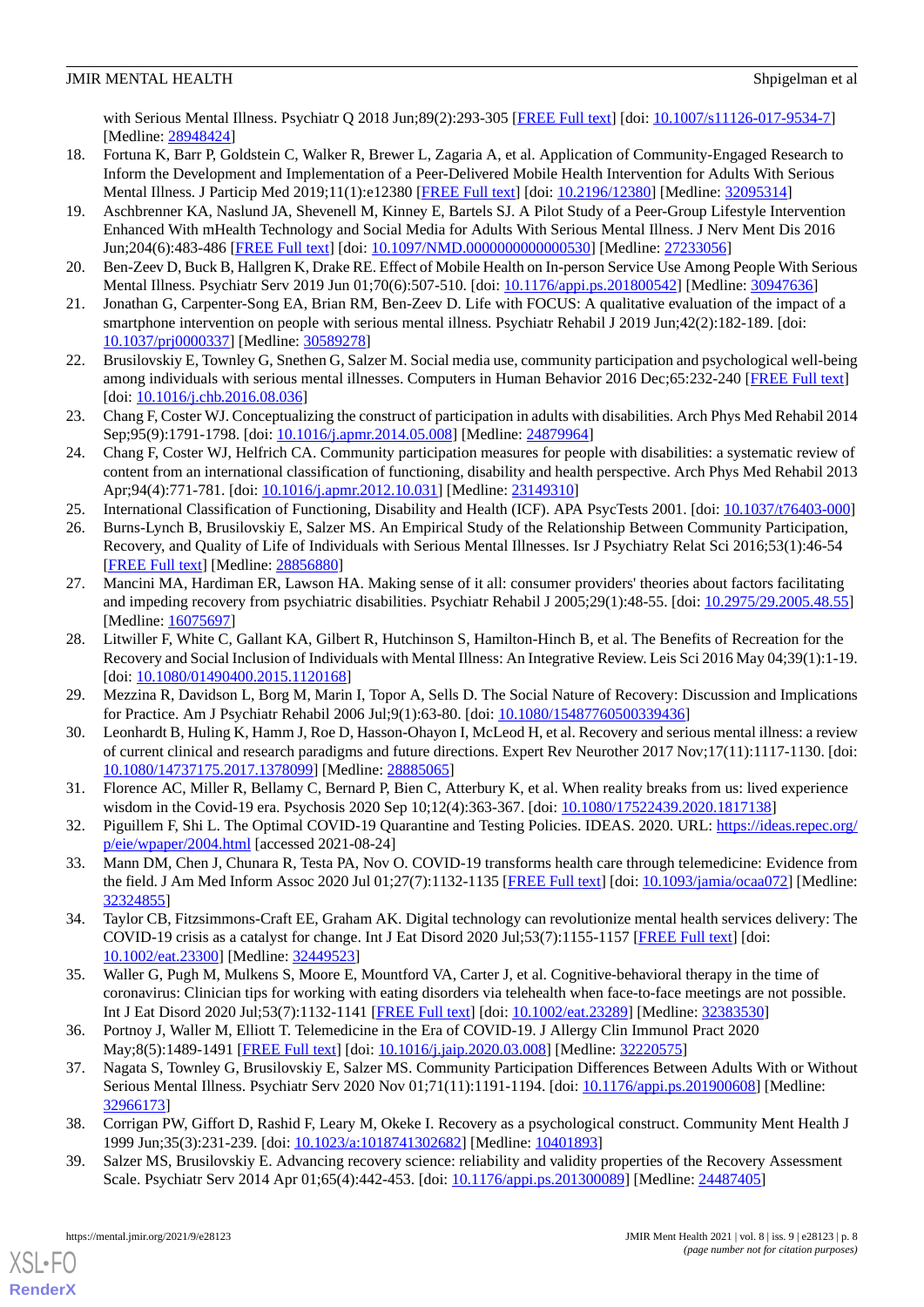- <span id="page-8-0"></span>40. Roe D, Mashiach-Eizenberg M, Corrigan P. Confirmatory factor analysis of the brief version of the recovery assessment scale. J Nerv Ment Dis 2012 Oct;200(10):847-851. [doi: [10.1097/NMD.0b013e31826b6d4a](http://dx.doi.org/10.1097/NMD.0b013e31826b6d4a)] [Medline: [22986276](http://www.ncbi.nlm.nih.gov/entrez/query.fcgi?cmd=Retrieve&db=PubMed&list_uids=22986276&dopt=Abstract)]
- <span id="page-8-1"></span>41. Chang F, Coster WJ, Salzer MS, Brusilovskiy E, Ni P, Jette AM. A multidimensional measure of participation for adults with serious mental illnesses. Disabil Rehabil 2016;38(7):695-703. [doi: [10.3109/09638288.2015.1056843\]](http://dx.doi.org/10.3109/09638288.2015.1056843) [Medline: [26079634](http://www.ncbi.nlm.nih.gov/entrez/query.fcgi?cmd=Retrieve&db=PubMed&list_uids=26079634&dopt=Abstract)]
- <span id="page-8-3"></span><span id="page-8-2"></span>42. Behind the Term: Serious Mental Illness. Center for Homeland Defense and Security. 2016. URL: [https://www.hsdl.org/](https://www.hsdl.org/?abstract&did=801613) [?abstract&did=801613](https://www.hsdl.org/?abstract&did=801613) [accessed 2021-08-24]
- <span id="page-8-4"></span>43. Aviram U, Ginath Y, Roe D. Mental health reforms in Europe: Israel's rehabilitation in the community of persons with mental disabilities law: challenges and opportunities. Psychiatr Serv 2012 Feb 01;63(2):110-112. [doi: [10.1176/appi.ps.201100009\]](http://dx.doi.org/10.1176/appi.ps.201100009) [Medline: [22302325\]](http://www.ncbi.nlm.nih.gov/entrez/query.fcgi?cmd=Retrieve&db=PubMed&list_uids=22302325&dopt=Abstract)
- <span id="page-8-5"></span>44. Martínez-Martínez C, Richart-Martínez M, Ramos-Pichardo JD. Operational Definition of Serious Mental Illness: Heterogeneity in a Review of the Research on Quality-of-Life Interventions. J Am Psychiatr Nurses Assoc 2020;26(3):229-244. [doi: [10.1177/1078390320902823\]](http://dx.doi.org/10.1177/1078390320902823) [Medline: [31999207](http://www.ncbi.nlm.nih.gov/entrez/query.fcgi?cmd=Retrieve&db=PubMed&list_uids=31999207&dopt=Abstract)]
- <span id="page-8-6"></span>45. Drake R, Nordentoft M, Haddock G, Arango C, Fleischhacker WW, Glenthøj B, et al. Modeling determinants of medication attitudes and poor adherence in early nonaffective psychosis: implications for intervention. Schizophr Bull 2015 May;41(3):584-596 [\[FREE Full text\]](http://europepmc.org/abstract/MED/25750247) [doi: [10.1093/schbul/sbv015\]](http://dx.doi.org/10.1093/schbul/sbv015) [Medline: [25750247](http://www.ncbi.nlm.nih.gov/entrez/query.fcgi?cmd=Retrieve&db=PubMed&list_uids=25750247&dopt=Abstract)]
- <span id="page-8-7"></span>46. Schizophrenia. World Health Organization. 2019. URL:<https://www.who.int/news-room/fact-sheets/detail/schizophrenia> [accessed 2021-08-24]
- <span id="page-8-8"></span>47. Ben-Zeev D, Davis KE, Kaiser S, Krzsos I, Drake RE. Mobile technologies among people with serious mental illness: opportunities for future services. Adm Policy Ment Health 2013 Jul;40(4):340-343 [\[FREE Full text\]](http://europepmc.org/abstract/MED/22648635) [doi: [10.1007/s10488-012-0424-x\]](http://dx.doi.org/10.1007/s10488-012-0424-x) [Medline: [22648635](http://www.ncbi.nlm.nih.gov/entrez/query.fcgi?cmd=Retrieve&db=PubMed&list_uids=22648635&dopt=Abstract)]
- <span id="page-8-9"></span>48. Abu Rahal Z, Vadas L, Manor I, Bloch B, Avital A. Use of information and communication technologies among individuals with and without serious mental illness. Psychiatry Res 2018 Aug;266:160-167. [doi: [10.1016/j.psychres.2018.05.026](http://dx.doi.org/10.1016/j.psychres.2018.05.026)] [Medline: [29864616](http://www.ncbi.nlm.nih.gov/entrez/query.fcgi?cmd=Retrieve&db=PubMed&list_uids=29864616&dopt=Abstract)]
- <span id="page-8-10"></span>49. Trefflich F, Kalckreuth S, Mergl R, Rummel-Kluge C. Psychiatric patients' internet use corresponds to the internet use of the general public. Psychiatry Res 2015 Mar 30;226(1):136-141. [doi: [10.1016/j.psychres.2014.12.037](http://dx.doi.org/10.1016/j.psychres.2014.12.037)] [Medline: [25623020](http://www.ncbi.nlm.nih.gov/entrez/query.fcgi?cmd=Retrieve&db=PubMed&list_uids=25623020&dopt=Abstract)]
- <span id="page-8-11"></span>50. Bauer R, Conell J, Glenn T, Alda M, Ardau R, Baune BT, et al. Internet use by patients with bipolar disorder: Results from an international multisite survey. Psychiatry Res 2016 Aug 30;242:388-394. [doi: [10.1016/j.psychres.2016.05.055\]](http://dx.doi.org/10.1016/j.psychres.2016.05.055) [Medline: [27391371](http://www.ncbi.nlm.nih.gov/entrez/query.fcgi?cmd=Retrieve&db=PubMed&list_uids=27391371&dopt=Abstract)]
- <span id="page-8-13"></span><span id="page-8-12"></span>51. Radovic A, Vona PL, Santostefano AM, Ciaravino S, Miller E, Stein BD. Smartphone Applications for Mental Health. Cyberpsychol Behav Soc Netw 2016 Jul;19(7):465-470 [[FREE Full text](http://europepmc.org/abstract/MED/27428034)] [doi: [10.1089/cyber.2015.0619](http://dx.doi.org/10.1089/cyber.2015.0619)] [Medline: [27428034](http://www.ncbi.nlm.nih.gov/entrez/query.fcgi?cmd=Retrieve&db=PubMed&list_uids=27428034&dopt=Abstract)]
- <span id="page-8-14"></span>52. Hind J, Sibbald S. Smartphone Applications for Mental Health—A Rapid Review. WURJ:HNS 2014 Nov 03;5(1):1-9. [doi: [10.5206/wurjhns.2014-15.16\]](http://dx.doi.org/10.5206/wurjhns.2014-15.16)
- <span id="page-8-15"></span>53. Highton-Williamson E, Priebe S, Giacco D. Online social networking in people with psychosis: A systematic review. Int J Soc Psychiatry 2015 Feb;61(1):92-101. [doi: [10.1177/0020764014556392\]](http://dx.doi.org/10.1177/0020764014556392) [Medline: [25381145\]](http://www.ncbi.nlm.nih.gov/entrez/query.fcgi?cmd=Retrieve&db=PubMed&list_uids=25381145&dopt=Abstract)
- 54. Naslund JA, Grande SW, Aschbrenner KA, Elwyn G. Naturally occurring peer support through social media: the experiences of individuals with severe mental illness using YouTube. PLoS One 2014;9(10):e110171 [\[FREE Full text\]](https://dx.plos.org/10.1371/journal.pone.0110171) [doi: [10.1371/journal.pone.0110171\]](http://dx.doi.org/10.1371/journal.pone.0110171) [Medline: [25333470](http://www.ncbi.nlm.nih.gov/entrez/query.fcgi?cmd=Retrieve&db=PubMed&list_uids=25333470&dopt=Abstract)]
- <span id="page-8-17"></span><span id="page-8-16"></span>55. Corrigan PW, Morris SB, Michaels PJ, Rafacz JD, Rüsch N. Challenging the public stigma of mental illness: a meta-analysis of outcome studies. Psychiatr Serv 2012 Oct;63(10):963-973. [doi: [10.1176/appi.ps.201100529\]](http://dx.doi.org/10.1176/appi.ps.201100529) [Medline: [23032675\]](http://www.ncbi.nlm.nih.gov/entrez/query.fcgi?cmd=Retrieve&db=PubMed&list_uids=23032675&dopt=Abstract)
- <span id="page-8-18"></span>56. Zisman-Ilani Y, Lysaker PH, Hasson-Ohayon I. Shared Risk Taking: Shared Decision Making in Serious Mental Illness. Psychiatr Serv 2021 Apr 01;72(4):461-463. [doi: [10.1176/appi.ps.202000156\]](http://dx.doi.org/10.1176/appi.ps.202000156) [Medline: [33557595\]](http://www.ncbi.nlm.nih.gov/entrez/query.fcgi?cmd=Retrieve&db=PubMed&list_uids=33557595&dopt=Abstract)
- <span id="page-8-19"></span>57. Zisman-Ilani Y, Roth RM, Mistler LA. Time to Support Extensive Implementation of Shared Decision Making in Psychiatry. JAMA Psychiatry 2021 Aug 18. [doi: [10.1001/jamapsychiatry.2021.2247\]](http://dx.doi.org/10.1001/jamapsychiatry.2021.2247) [Medline: [34406346\]](http://www.ncbi.nlm.nih.gov/entrez/query.fcgi?cmd=Retrieve&db=PubMed&list_uids=34406346&dopt=Abstract)
- <span id="page-8-20"></span>58. Bargh JA, McKenna KYA. The internet and social life. Annu Rev Psychol 2004;55:573-590. [doi: [10.1146/annurev.psych.55.090902.141922](http://dx.doi.org/10.1146/annurev.psych.55.090902.141922)] [Medline: [14744227](http://www.ncbi.nlm.nih.gov/entrez/query.fcgi?cmd=Retrieve&db=PubMed&list_uids=14744227&dopt=Abstract)]
- <span id="page-8-21"></span>59. Gil H, Jung N. Social Media Use for News and Individuals'Social Capital, Civic Engagement and Political Participation. J Comput-Mediat Comm 2012;17(3):336. [doi: [10.1111/j.1083-6101.2012.01574.x](http://dx.doi.org/10.1111/j.1083-6101.2012.01574.x)]
- <span id="page-8-22"></span>60. Onken SJ, Craig CM, Ridgway P, Ralph RO, Cook JA. An analysis of the definitions and elements of recovery: a review of the literature. Psychiatr Rehabil J 2007;31(1):9-22. [doi: [10.2975/31.1.2007.9.22](http://dx.doi.org/10.2975/31.1.2007.9.22)] [Medline: [17694711\]](http://www.ncbi.nlm.nih.gov/entrez/query.fcgi?cmd=Retrieve&db=PubMed&list_uids=17694711&dopt=Abstract)
- 61. Corrigan PW, Phelan SM. Social support and recovery in people with serious mental illnesses. Community Ment Health J 2004 Dec;40(6):513-523. [doi: [10.1007/s10597-004-6125-5](http://dx.doi.org/10.1007/s10597-004-6125-5)] [Medline: [15672690\]](http://www.ncbi.nlm.nih.gov/entrez/query.fcgi?cmd=Retrieve&db=PubMed&list_uids=15672690&dopt=Abstract)
- 62. Utz S, Breuer J. The Relationship Between Use of Social Network Sites, Online Social Support, and Well-Being: Results From a Six-Wave Longitudinal Study. J Media Psychol 2017;29(3):115-125 [[FREE Full text](https://econtent.hogrefe.com/doi/abs/10.1027/1864-1105/a000222?url_ver=Z39.88-2003&rfr_id=ori:rid:crossref.org&rfr_dat=cr_pub%3dpubmed)] [doi: [10.1027/1864-1105/a000222](http://dx.doi.org/10.1027/1864-1105/a000222)] [Medline: [29147141](http://www.ncbi.nlm.nih.gov/entrez/query.fcgi?cmd=Retrieve&db=PubMed&list_uids=29147141&dopt=Abstract)]
- 63. Snethen G, Zook P. Utilizing social media to support community integration. Am J Psychiatr Rehabil 2016 Jun 10;19(2):160-174. [doi: [10.1080/15487768.2016.1171176\]](http://dx.doi.org/10.1080/15487768.2016.1171176)